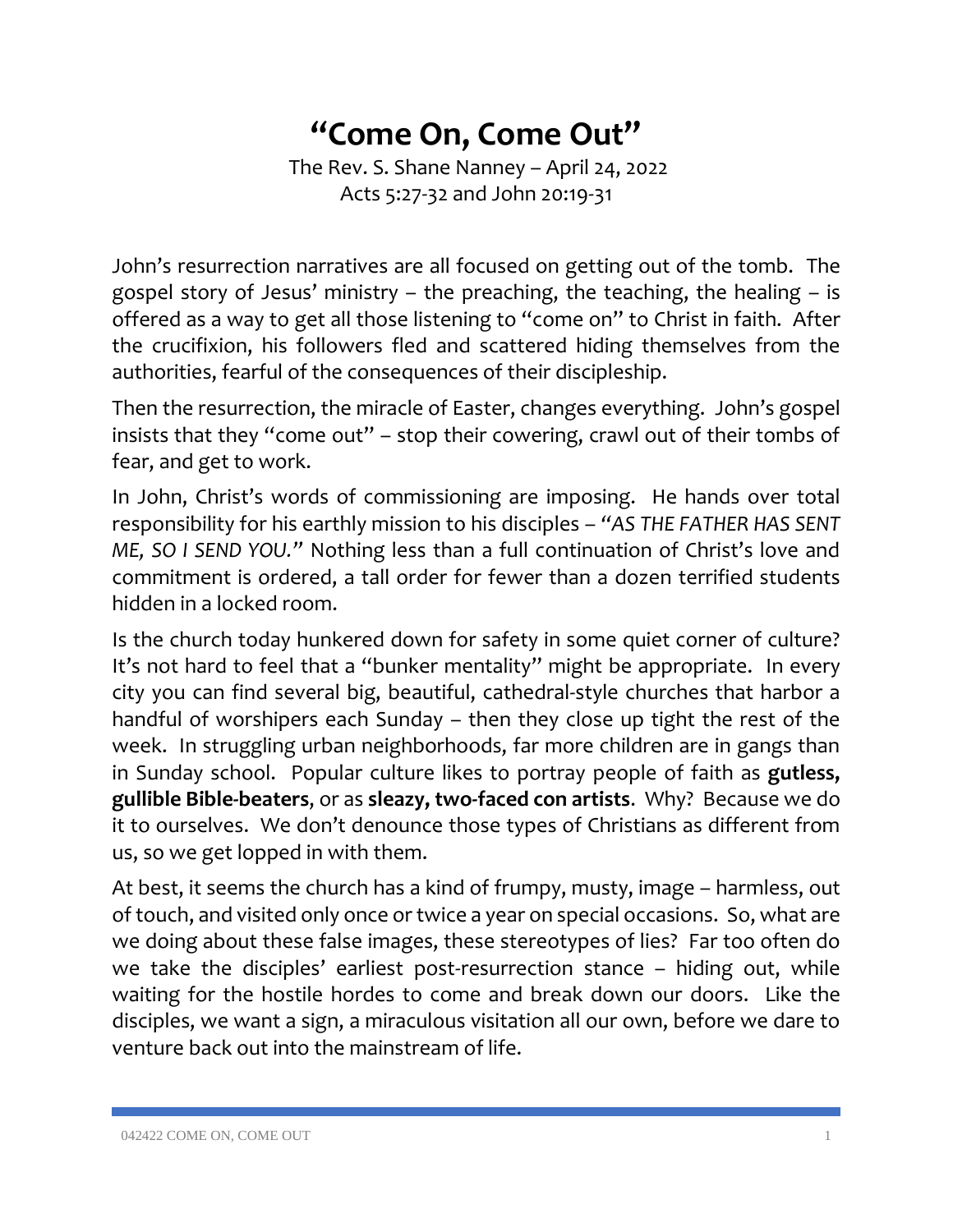What would happen if we suddenly took the risen Jesus seriously when we proclaimed before Doubting Thomas and the other disciples: *"BLESSED ARE THOSE WHO HAVE NOT SEEN AND YET HAVE COME TO BELIEVE?"* We have become steeped in the cliché "seeing is believing." But the church of Christ is founded on a complete reversal of that hypothesis. First you believe, then you see. Believing is seeing. Believing provides the vision, the insight, the perception necessary to change things, to make things happen.

Ever hear the story about the two men who were sent by a shoe manufacturer to a remote country to sell shoes? One wrote back, "I have terrible news. This is a God-forsaken country. Nobody here wears shoes. I'm coming home." The other man wrote, "This is a wonderful country. I am so glad you sent me here. Nobody wears shoes. Send me 5000 pairs."

It is the ability to see that releases power in our lives. The wrong perspective is imprisonment; the right perspective is empowerment.

Jesus could work with people who had to see first, in order to believe. That is what his post-resurrection appearances were all about. But for those who believe without seeing, Jesus offers something special – a blessing. When Thomas finally comes to belief after viewing the risen Christ face-to-face, Jesus acknowledges his faith, but offers no special blessing. It is to future believers, to those who will only hear about Jesus, yet who believe and in turn pass the gospel on to others, that Jesus bestows his special blessing.

We are those disciples – at least the most recent generation of them. The church is made up of all those who have believed without seeing. We are the recipients of Jesus' special blessing. We have also received the breath of the Holy Spirit to empower us as we go into the world. So, what's stopping us? What is keeping us hidden away?

Part of the problem is that we have let what we believe become separated from the way we act. But what if we let Jesus' proclamation *"FIRST YOU BELIEVE, THEN YOU SEE"* spill over into all our lives – not just "the religious part?" If we believe that God is in the midst of a great work today, that the best days of the church are in the future and not the past – then we can begin to see it.

Of course, between believing and seeing is a lot of hard work. Believing isn't the same thing as wishing. Believing takes blood, sweat, and tears. It also requires enthusiasm, energy, and zeal. To get from believing to seeing takes two kinds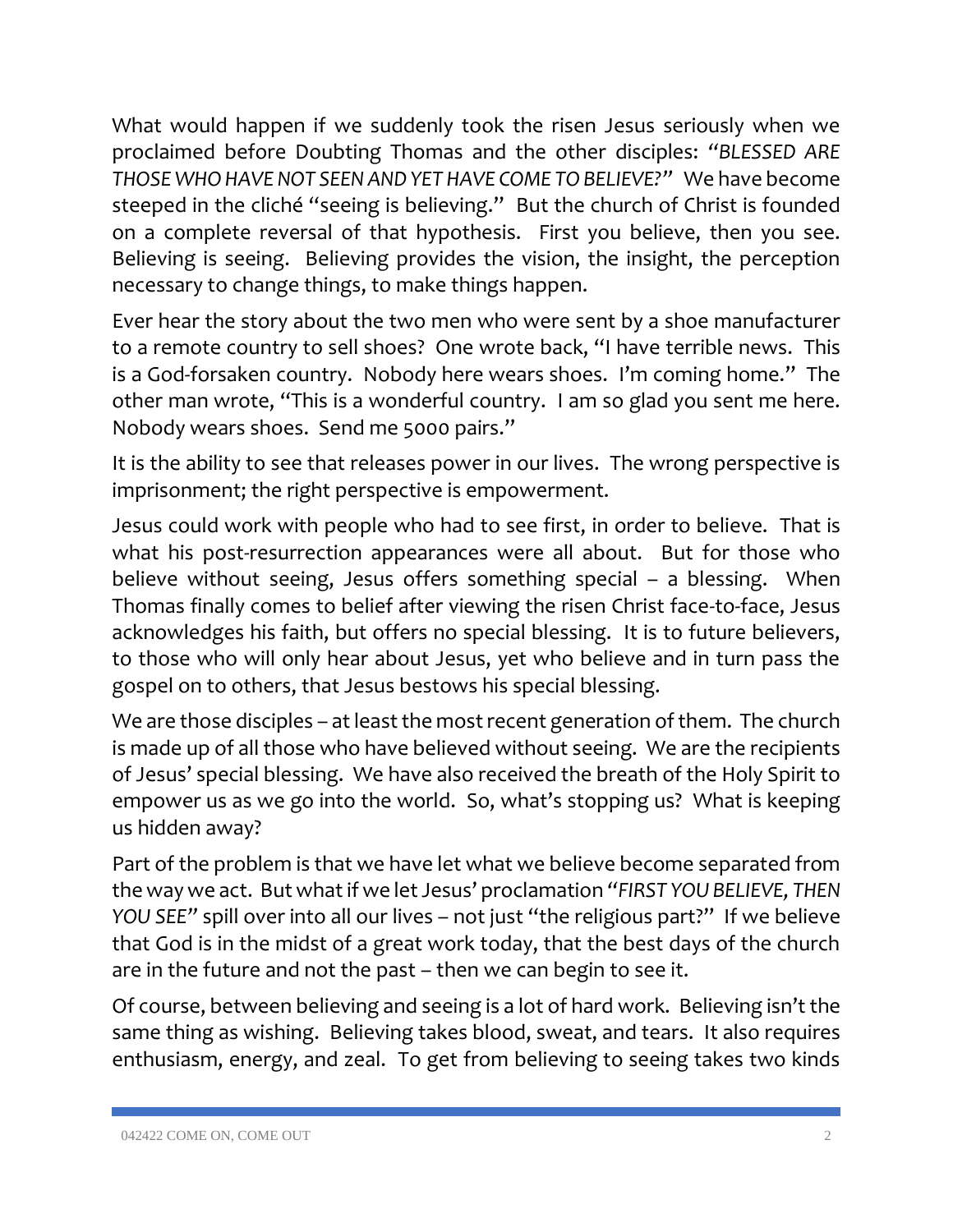of leaders, two kinds of action – and they are the same two types that John's gospel highlights.

First, there are the indigenous Christians – those in our midst who really do "get it," who see the vision. Indigenous Christians believe and communicate that the church today can be as vital a part of the body of the risen Lord as it has ever been. These are the faithful who call others to "Come on." They call others to catch the vision and to dream the dreams.

The author of a respected equestrian study guide tells what is required to become adept at jumping horses over tall fence barriers. In describing how the rider overcomes his own hesitation, the writer states, "Take your heart and throw it over the fence and then jump after it."

Second, there are the indignant Christians – those who scold the church and the culture for their doubting discipleship and fearful followers. While indigenous believers enthusiastically call others to "come on" to Christ, the indignant Christians challenge the church with a "come out" emphasis.

Today more than ever, we need indignant believers to stand up in the midst of their congregations and silence the naysaying, deep sighing, gloom and doom attitudes that pervade our churches. And there are more than a handful of our own members who need to hear the words to "Come Out" of their fear and move forward to following Christ.

What happens when the spirit of an indigenous and indignant faith takes hold; when "come on" and "come out" become our watch words; then believing is seeing.

Churches with unmet pledges don't slash their budgets. They make the needs known to the community and expect surprising, even supernatural results.

Churches with that "silver-haired" look don't mourn the loss of their youth, they start a special "third age" (60 and over) ministry that takes full advantage of the gifts of wisdom, courage, experience, and time of these aged, sage members of our community.

A writer told about a monk who had long planned to go to Jerusalem to see the Holy tomb. He finally began with the money he had saved over 40 years. Soon after he left the monastery, he passed a field where a pale, thin man was digging roots out of the ground and he said to the monk, "Good morning, Father. Where are you going?" The monk replied, "I am going to Jerusalem to see the Holy